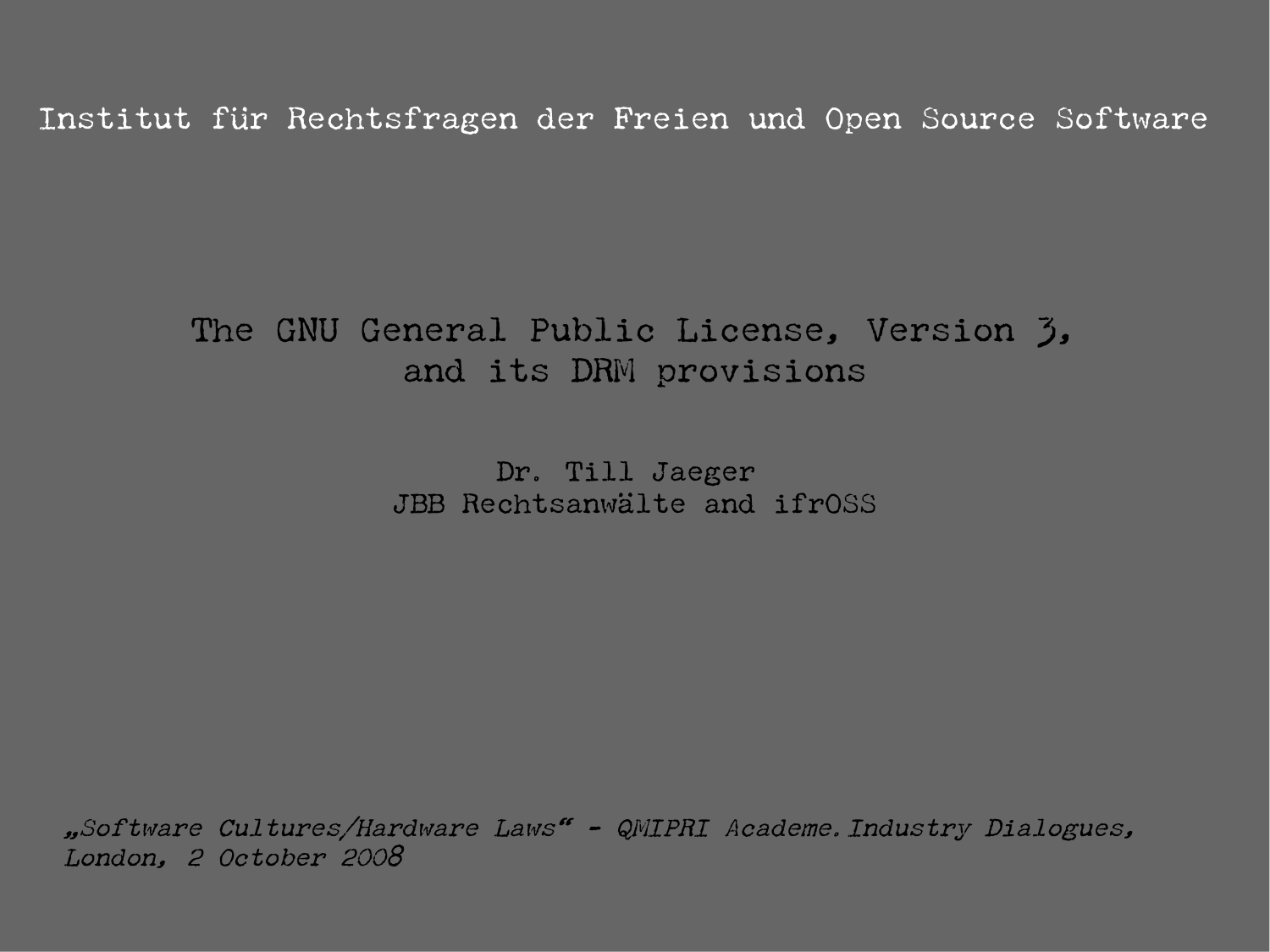Introduction to the GPL

- Most important license for Free Software, Open Source Software (e.g. Linux)
- Everyone is allowed to copy, distribute and modify GPL-programs without license fees
- "Copyleft": derivative works have also to be licensed under the GPL if distributed and the source code has to be provided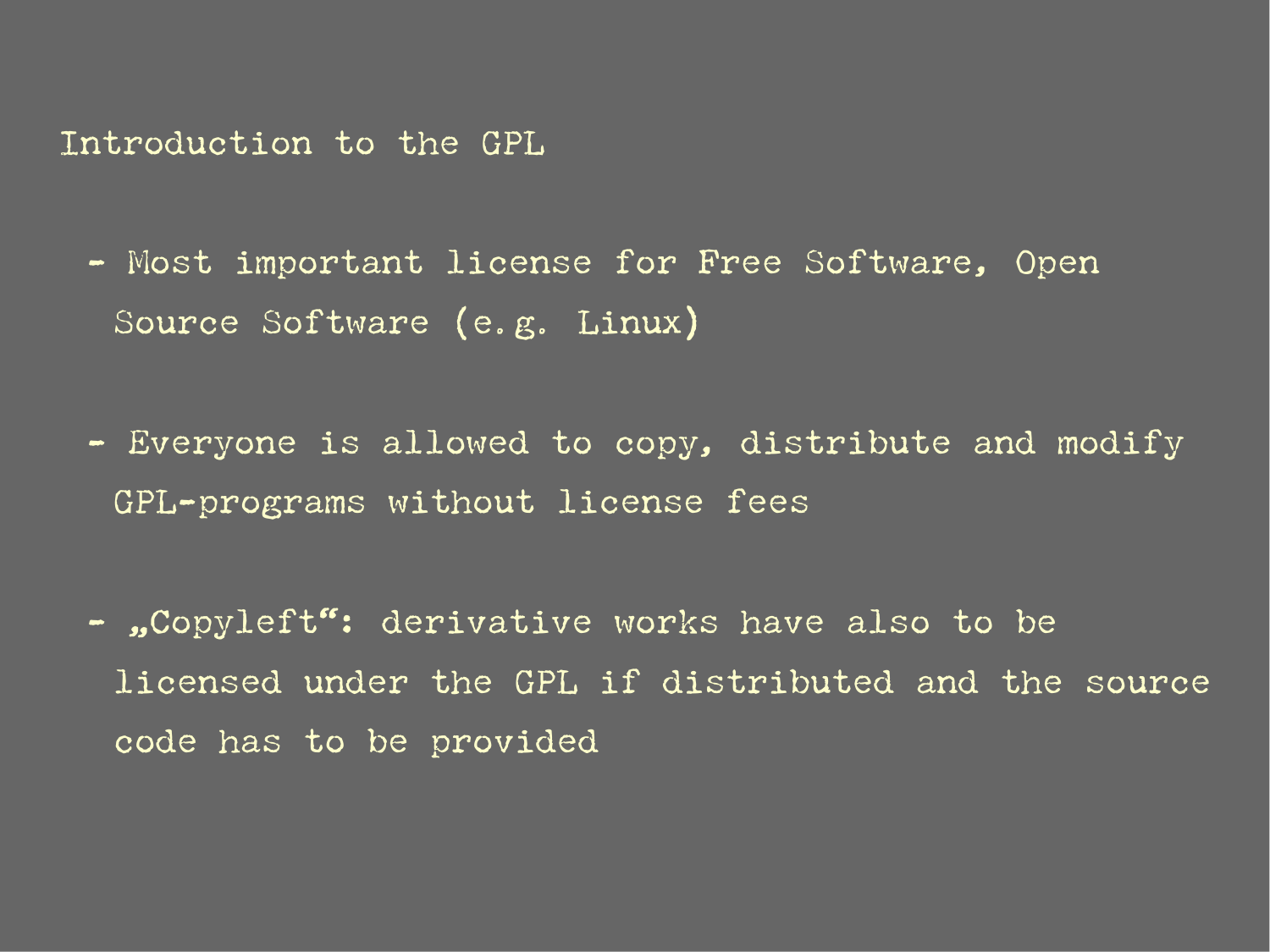Introduction to the GPL

- GPLv2 from 1991
- Public process to establish new license version
- General Licenses as soft law?
- 29 June 2007: publication of GPLv3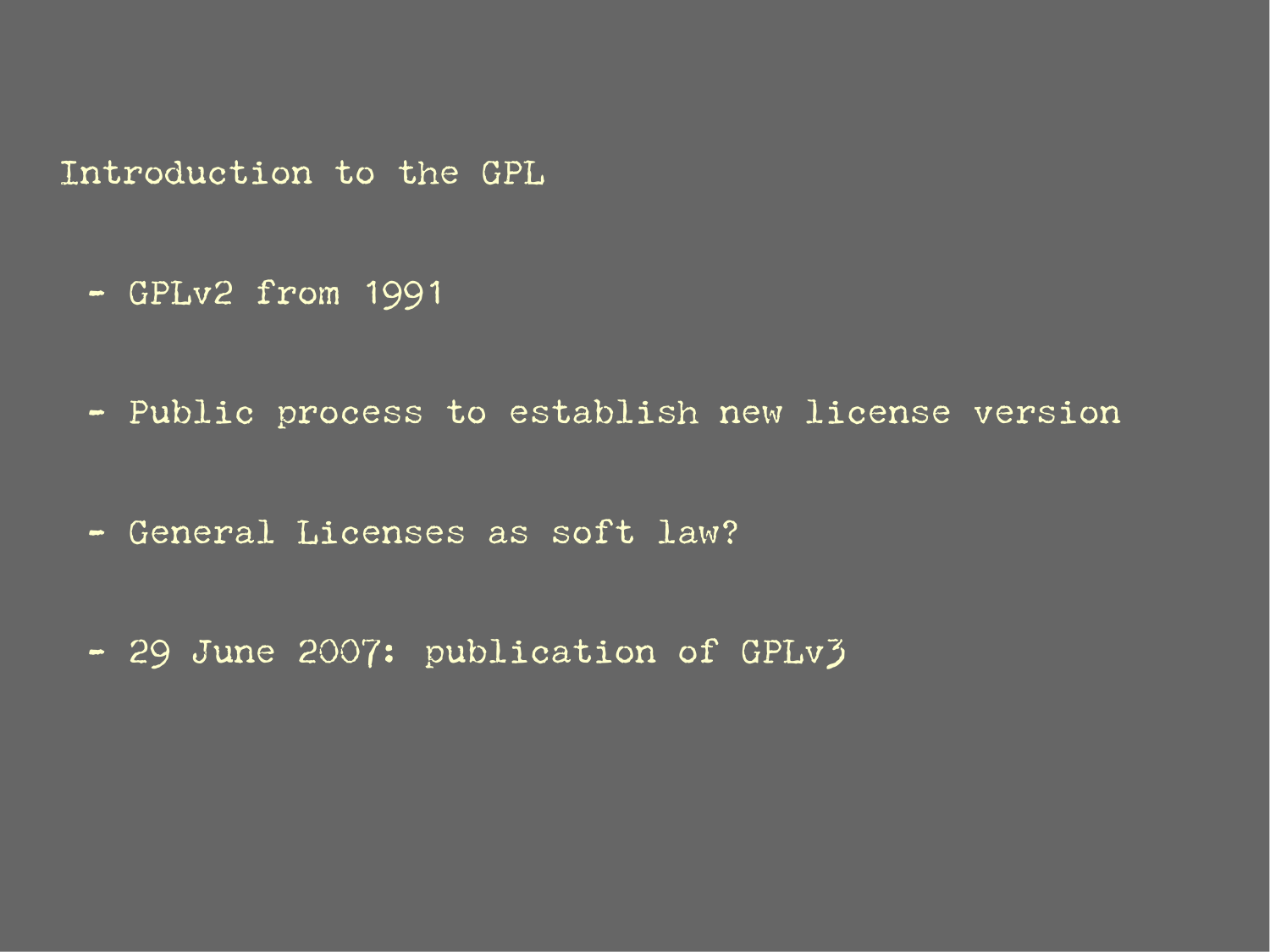New provisions of GPLv3

3. Protecting Users' Legal Rights From Anti-Circumvention Law.

No covered work shall be deemed part of an effective technological measure under any applicable law fulfilling obligations under article 11 of the WIPO copyright treaty adopted on 20 December 1996, or similar laws prohibiting or restricting circumvention of such measures.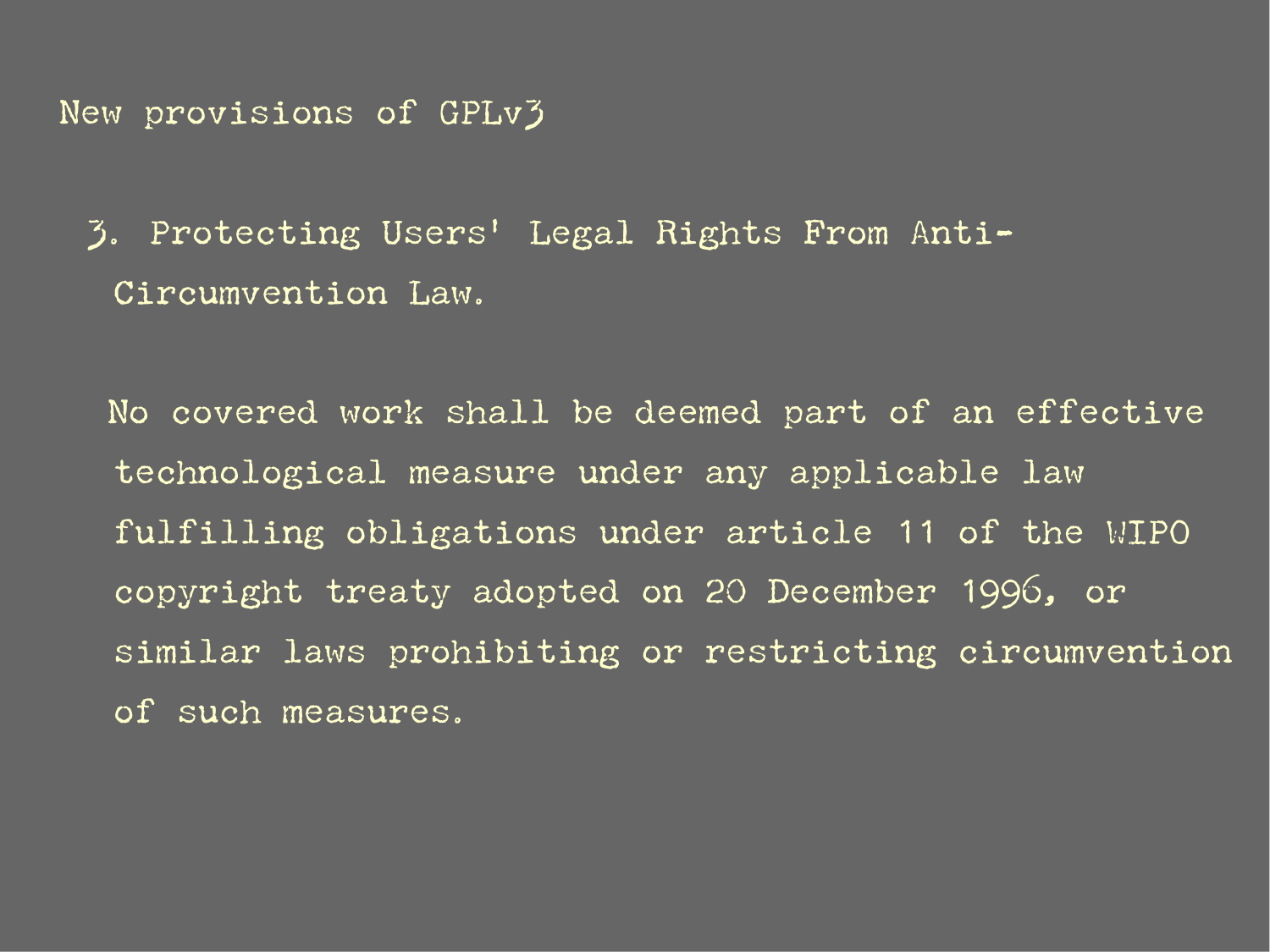When you convey a covered work, you waive any legal power to forbid circumvention of technological measures to the extent such circumvention is effected by exercising rights under this License with respect to the covered work, and you disclaim any intention to limit operation or modification of the work as a means of enforcing, against the work's users, your or third parties' legal rights to forbid circumvention of technological measures.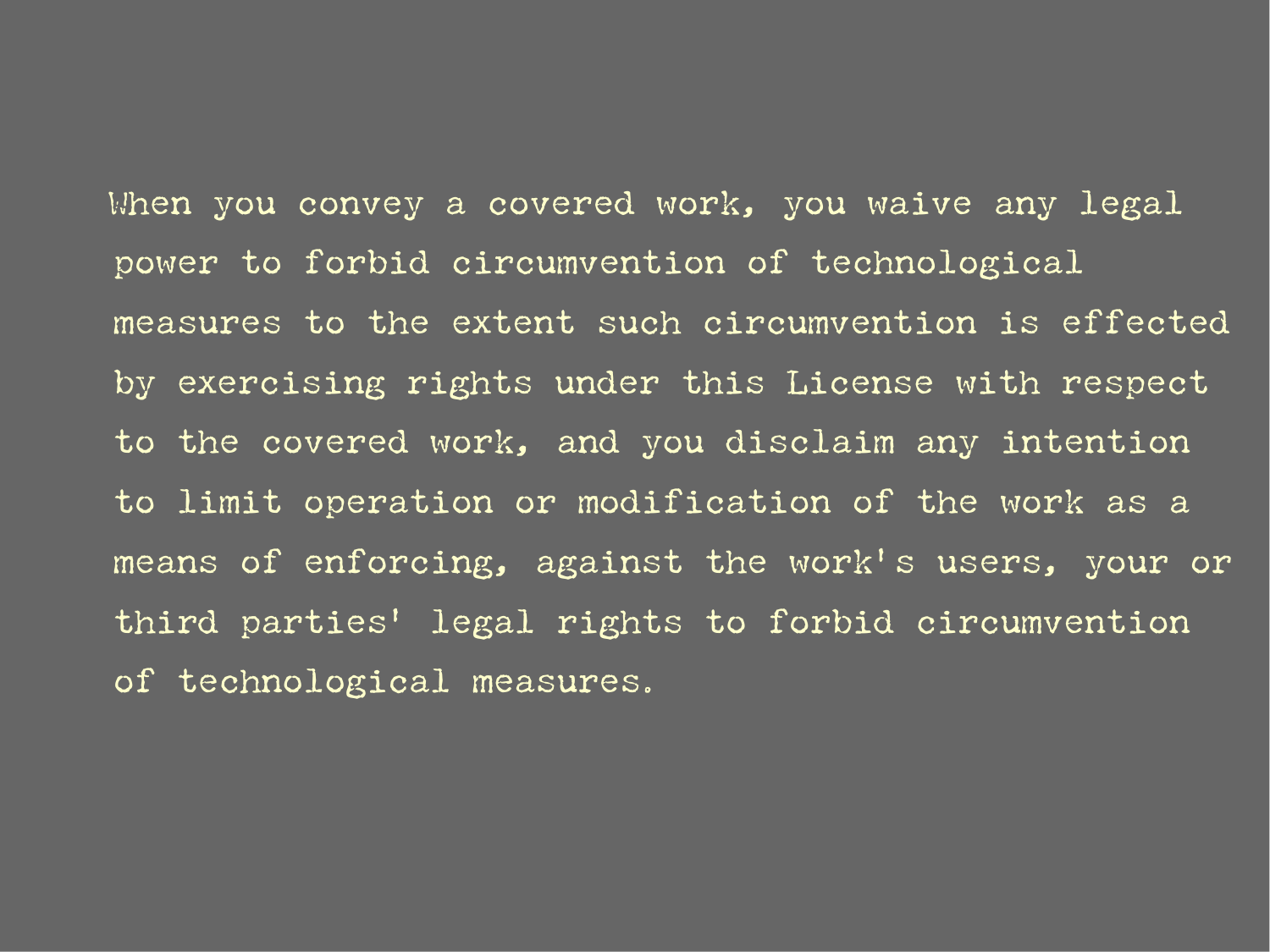"Installation Information" for a User Product means any methods, procedures, authorization keys, or other information required to install and execute modified versions of a covered work in that User Product from a modified version of its Corresponding Source. The information must suffice to ensure that the continued functioning of the modified object code is in no case prevented or interfered with solely because modification has been made..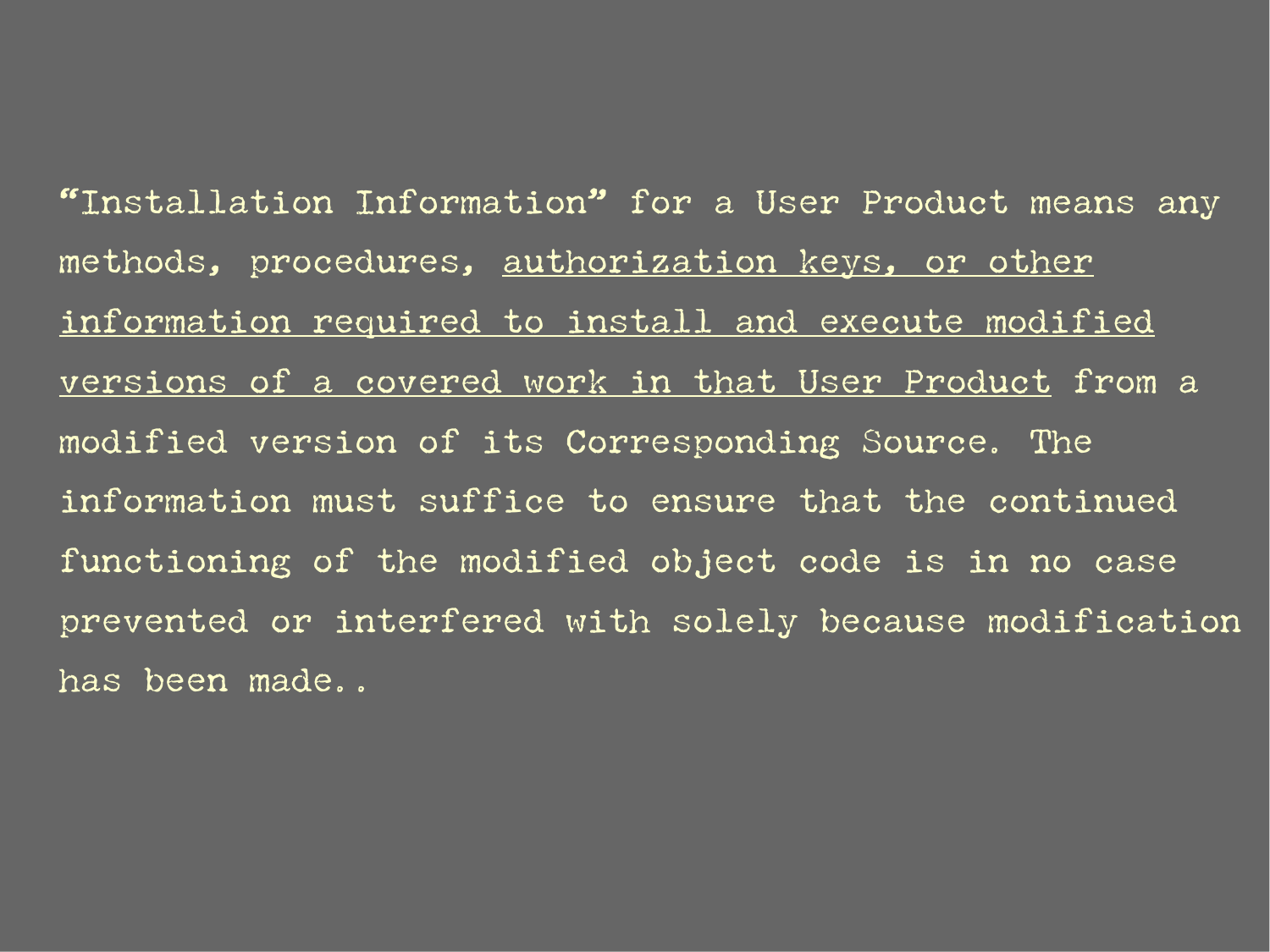## What ist the intention of free software developers?

- No legal restrictions to generate new code
- Further improvement of GPL-Software no contradiction between right to modify and use of DRM systems
- No ,vendor lock-in" (disagreement in the community)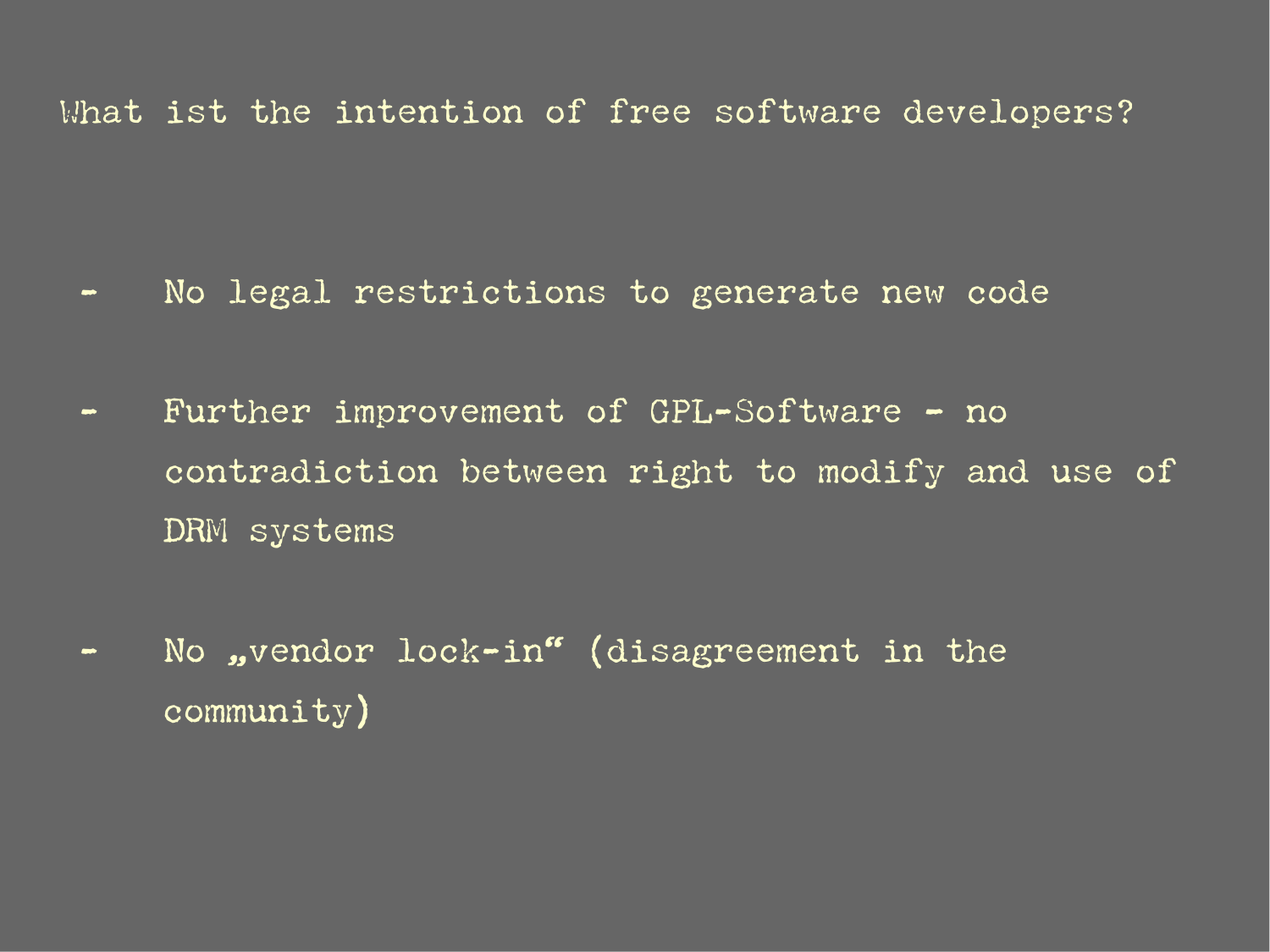Practical problems under GPLv2

- "Tivoization"

- Digital signature asked to prevent installation of new software versions
- But: Interpretation of GPLv2 ("plus any associated interface definition files, plus the scripts used to control compilation and installation of the executable.")?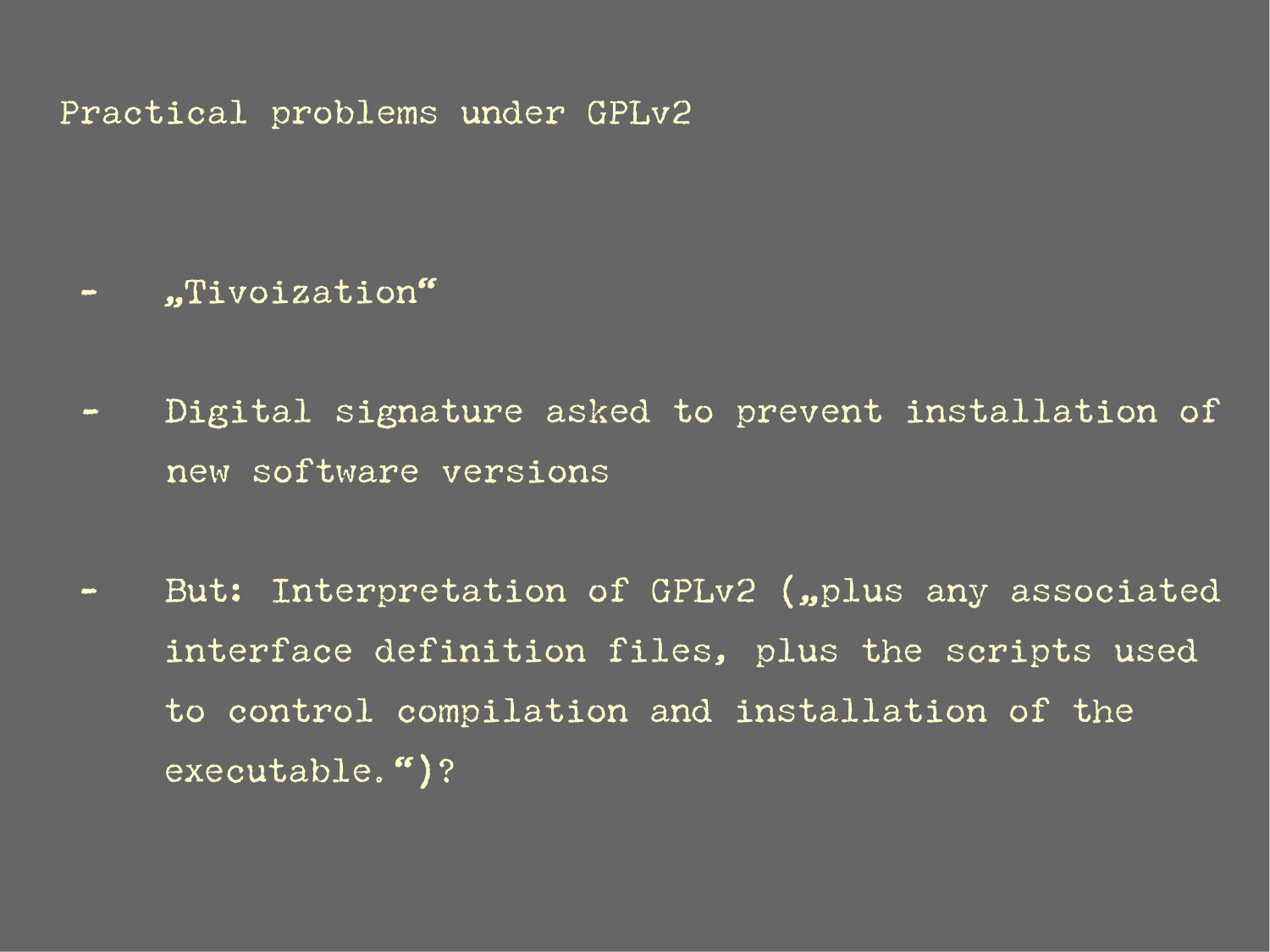Are contractual provisions a solution?

- GPLv3 does not allow generally the circumvention of technological measures to protect third parties copyright
- Legal situation if GPLv3-code is used for the implementation of a DRM-system?
- Waiver to enforce DRM protection laws if GPLv3-Software is distributed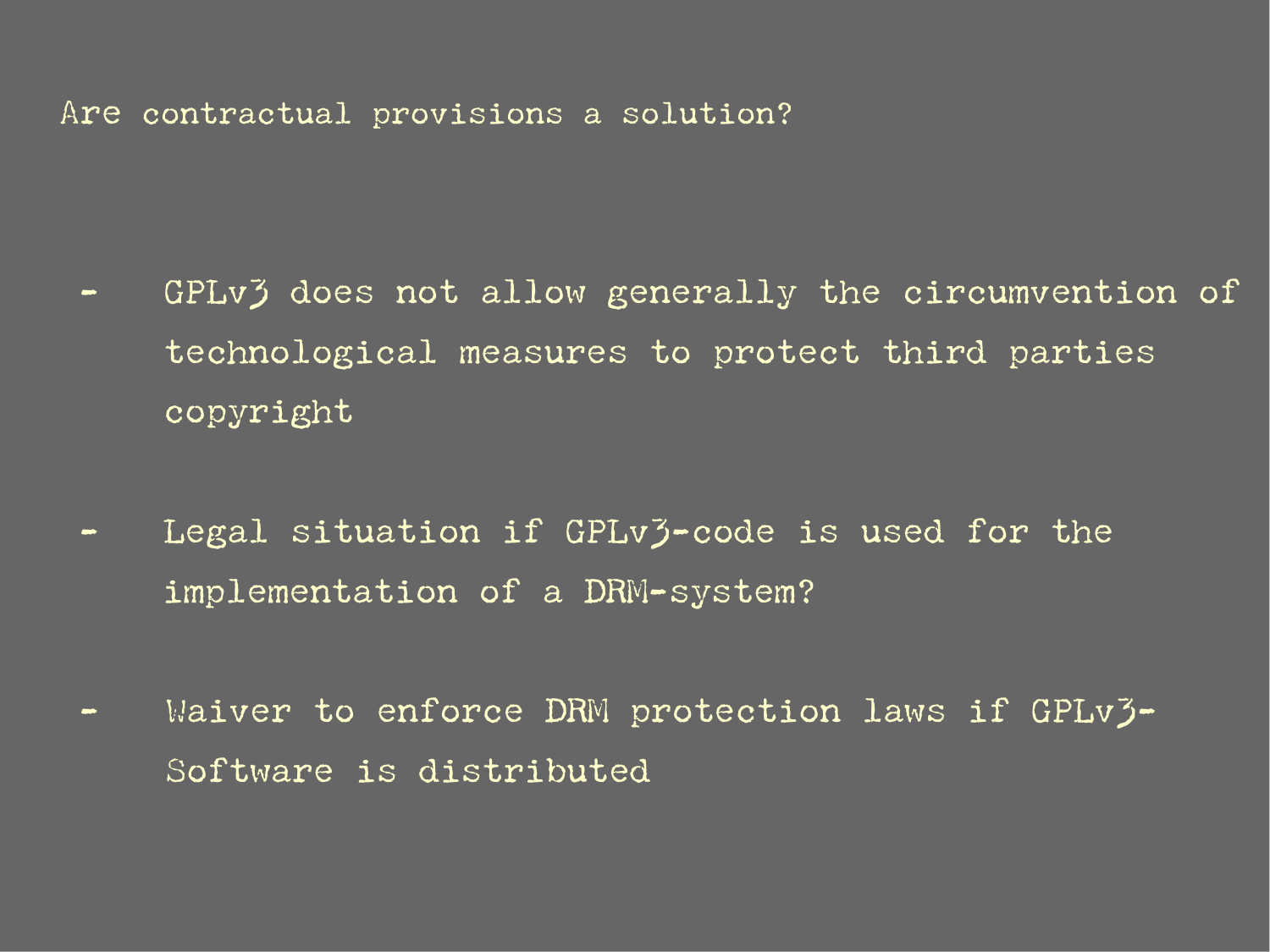Are contractual provisions a solution?

- If GPLv3 programs are protected by technological measures, cirumvention can not be prohibited
- Encryption keys have to be provided if a consumer product is concerned